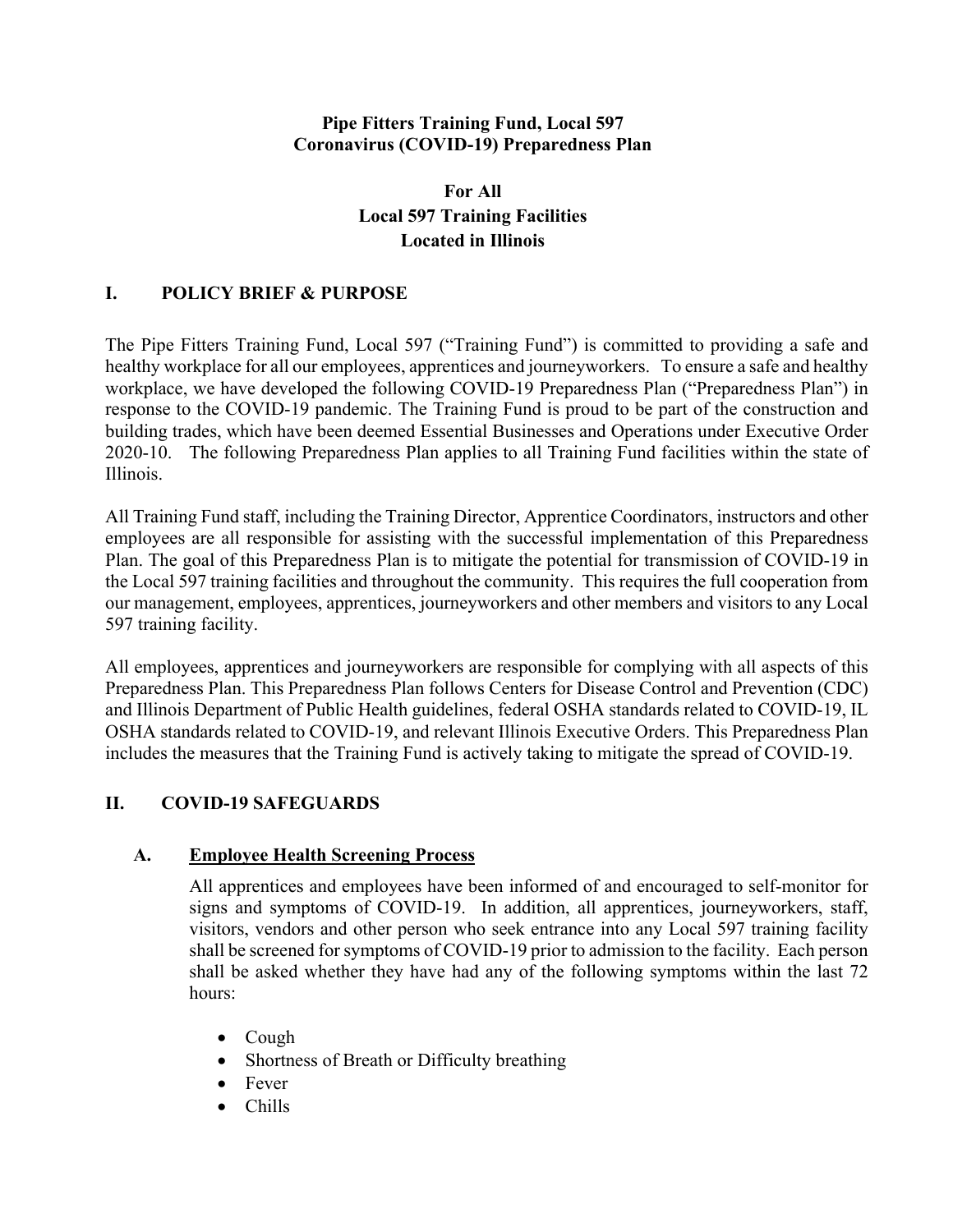- Muscle Pain
- Loss of Taste and/or Smell
- Sore Throat

Any apprentice, journeyworker or employee who is experiencing or has experienced any of the above symptoms within the past 72 hours must notify the Training Director or his designated representative immediately and should stay home. Sick apprentices, journeyworkers and employees, including those who have tested positive for COVID-19, should stay home and should follow CDC recommended steps, including self-monitoring of symptoms and self-isolation. Sick apprentices, journeyworkers and employees should seek medical attention if they experience any emergency warning signs, such as trouble breathing, pain or pressure in the chest, new confusion, inability to wake or stay awake and/or bluish lips or face.

Apprentices, journeyworkers and employees should not return to the training facility until authorized by the Training Director and until the CDC's criteria to discontinue home isolation are met, but in no circumstances shall an employee, apprentice or journeyworker return to the training facility until they have tested negative for COVID-19, or been free of symptoms (including fever) for least 72 hours. Employees who are well but who have a sick family member at home with COVID-19 should notify the Training Director, should stay at home and should follow CDC recommended precautions. Any apprentice, journeyworker or employee with an underlying medical condition that would make them extra susceptible to the symptoms of COVID-19 should notify the Training Director prior to coming to the training facility so alternative arrangements and/or accommodations can be made.

Any apprentice, journeyworker or employee who has been in close contact with someone with COVID-19 within the past 72 hours should notify the Training Director or his designated representative immediately, should stay at home and should follow CDC guidelines for self-isolation and self-monitoring of symptoms.

### **B. Enhanced Cleaning and Disinfecting Protocols**

Enhanced cleaning and housekeeping practices are being implemented to limit the spread of COVID-19. Such enhanced measures include the routine cleaning and disinfecting of work surfaces, equipment, tools and machinery, and other areas in the training facility including restrooms, break rooms, lunchrooms, offices and meeting rooms.

The Training Fund staff will take steps to ensure that all high-touch surfaces are cleaned regularly throughout the day and at the close of the day. All cleaning shall be done pursuant to CDC recommended guidelines. Disposable gloves shall be worn whenever possible by employees/apprentices when cleaning and/or disinfecting. Surfaces shall be cleaned using soap and water, followed by disinfectant. High touch surfaces include tables, doorknobs, light switches, countertops, handles, desks, phones, keyboards, faucets, sinks, toilets and other common use objects or surfaces.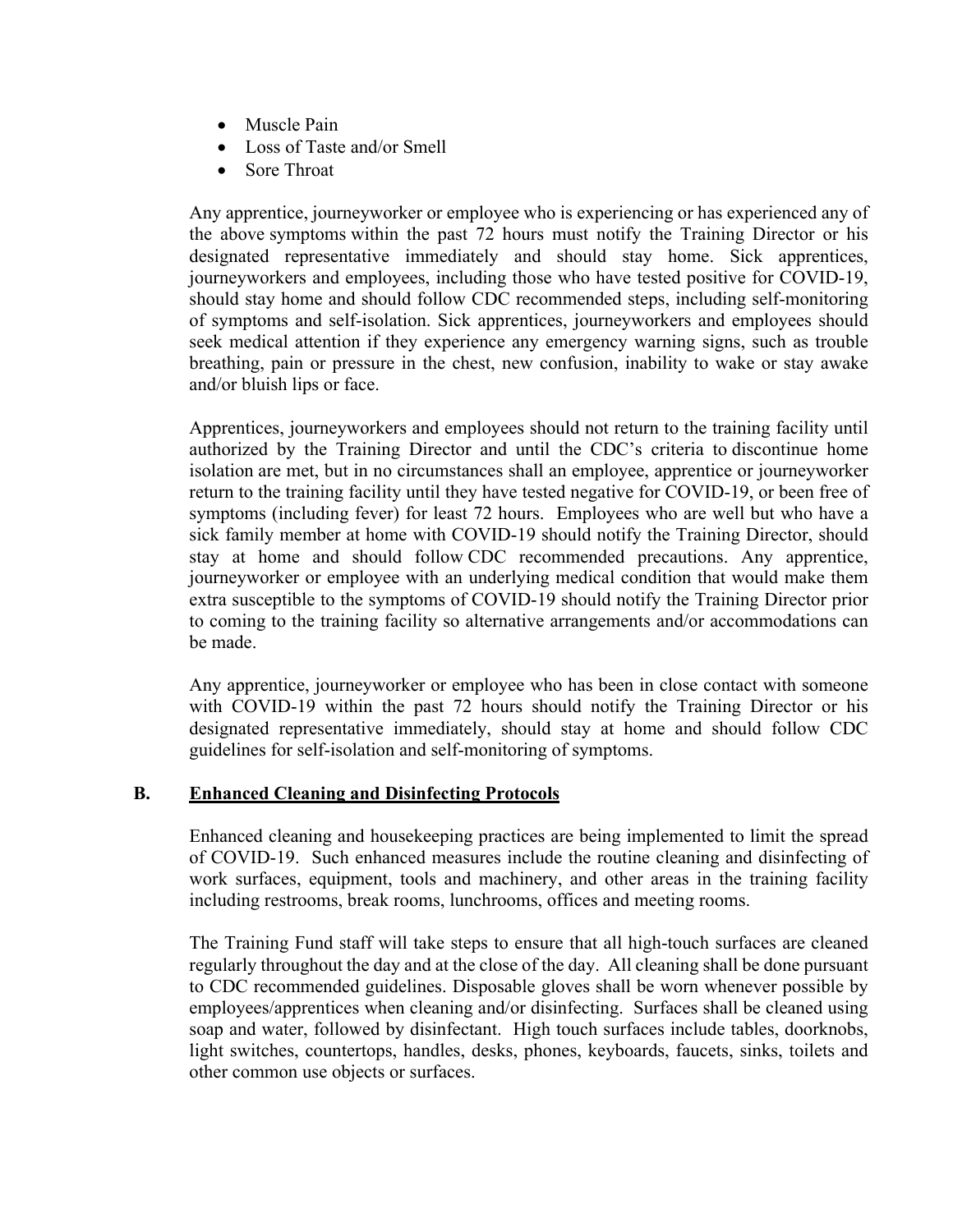Soft surface areas such as couches, chairs and carpets should be cleaned regularly using soap and water or with appropriate cleaners for such surfaces and vacuumed frequently. All electronics shall be cleaned following the manufacturer's instructions for cleaning and disinfecting. In the absence of manufacturer instructions, electronics shall be cleaned using alcohol-based wipes or sprays containing at least 70% alcohol.

Apprentices, journeyworkers and employees should sanitize their workstations upon arrival, throughout the day and immediately before departure. The Training Fund will provide alcohol-based wipes for this purpose.

#### **C. Enhanced Handwashing and Personal Hygiene**

Basic infection prevention measures should be followed by apprentices, journeyworkers and employees at all times. Employees, journeyworkers and apprentices should wash their hands for at least 20 second with soap and water regularly throughout the day, including but not limited to after using the toilet, coughing, sneezing, after touching or using "high touch" equipment or other surfaces, before eating, and any other time that the hands become soiled. Employees, journeyworkers and apprentices are also encouraged to regularly use the hand sanitizers throughout the training facility.

Employees, journeyworkers and apprentices are encouraged to cough/sneeze into their sleeve/elbow whenever possible. If a tissue is used, it should be discarded immediately, and a break should be taken to wash hands or use sanitizer. All employees, journeyworkers and apprentices should avoid touching their face, particularly eyes, nose, and mouth if possible. Breaks will be made available to employees, journeyworkers and apprentices to allow for appropriate handwashing and sanitizing.

### **D. Compliance with Social Distancing Requirements**

COVID-19 spreads mainly among people who are in close contact (within about 6 feet) for a prolonged period. Spread happens when an infected person coughs, sneezes, or talks, and droplets from their mouth or nose are put into the air and come into contact with others nearby. Social Distancing, for purposes of this Plan, shall mean keeping adequate space between yourself and other people whenever possible. To ensure proper social distancing, employees, journeyworkers and apprentices are encouraged to stay at least 6 feet apart from other people whenever possible. Employees, journeyworkers and apprentices should avoid unnecessary large groups and other gatherings where social distancing is not possible. Apprentices, journeyworkers and employees should cover their mouth and nose with a face covering whenever possible, but especially when others are within six feet. Eye protection and other PPE should be worn when appropriate. Training Fund staff may install barriers and/or other separation measures to limit the spread of COVID-19. Additionally, employees, journeyworkers and apprentices will be encouraged to stagger breaks and lunches when possible to reduce the size of groups in the lunchroom or breakroom.